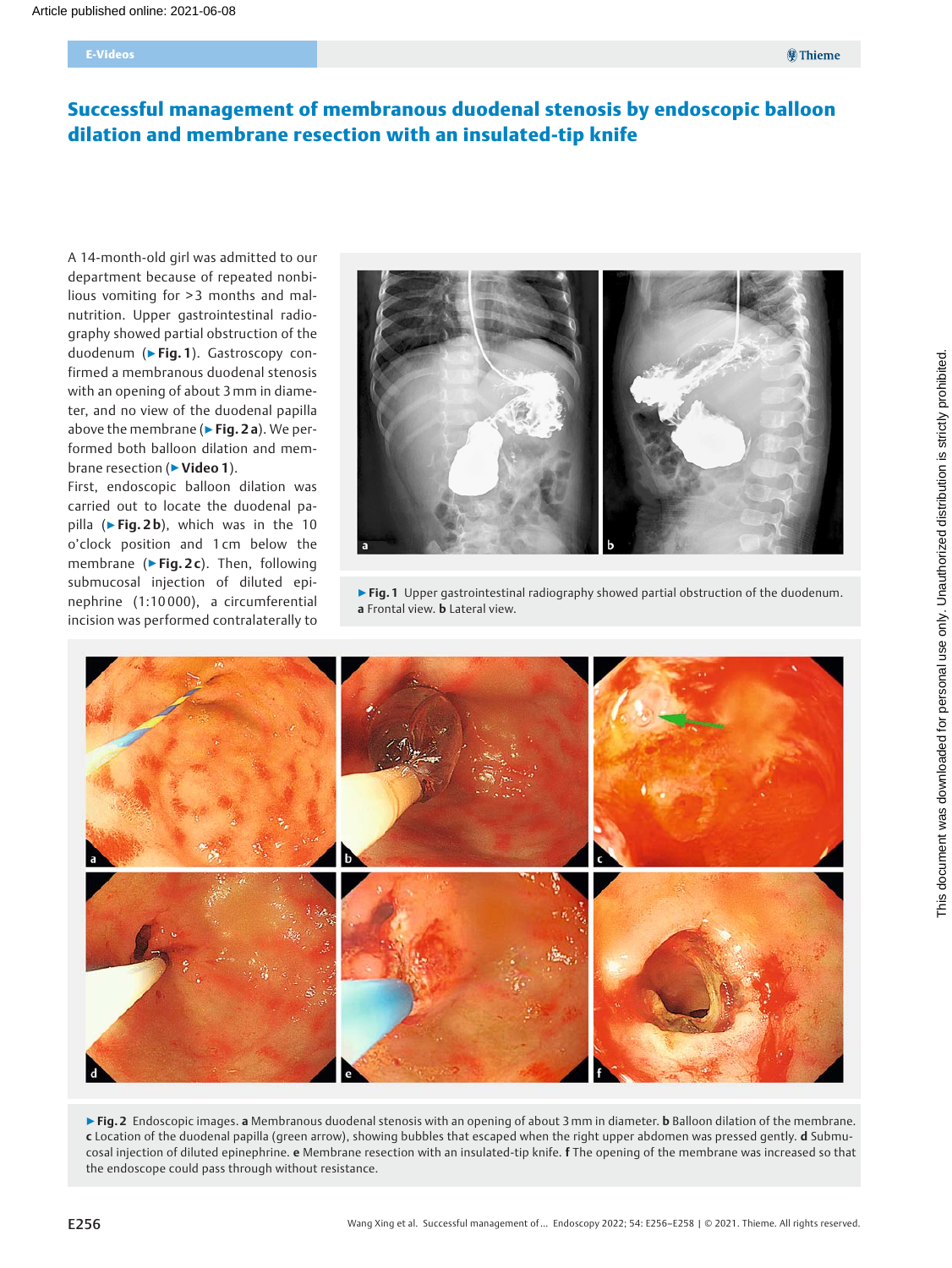

▶ Fig. 3 Pathological examination showed that muscle tissue was present in the resected membrane (hematoxylin and eosin staining, × 40).



▶Fig. 4 Follow-up upper gastrointestinal radiography at 6 months post-procedure showed that the duodenal obstruction had disappeared.

the duodenal papilla using an insulatedtip knife ( $\blacktriangleright$  Fig. 2d, e). The resected membrane was removed and the opening was increased to 12mm in diameter (▶Fig. 2 f). A nasojejunal tube was inserted through the opening.

The girl recovered uneventfully after endoscopic treatment, and symptoms of vomiting gradually disappeared. Pathological examination showed that muscle tissue was present in the resected membrane ( $\blacktriangleright$  Fig. 3).

At the 6-month follow-up visit, her body weight had increased by 3.0 kg, and upper gastrointestinal radiography showed that the duodenal obstruction had disappeared (▶Fig. 4).

Membranous duodenal stenosis is a common pediatric gastrointestinal abnormality, with an incidence of 1:10 000–40 000



Video 1 Management of membranous duodenal stenosis by endoscopic balloon dilation and membrane resection with an insulated-tip knife.

[1], which has traditionally been managed either via laparotomy or laparoscopic surgery. Endoscopic treatment of sporadic cases has been reported [2–4]. However, balloon dilation alone, without membranectomy, may result in stricture recurrence, whereas membranectomy cutting techniques cannot completely avoid possible injury to the duodenal papilla or even perforation, especially if the duodenal papilla is below the membrane. Given the limited space and thinner duodenal wall in children, submucosal injection prior to membrane resection would help to avoid cutting too deeply and ensure safe removal of the lesion.

Endoscopy\_UCTN\_Code\_CCL\_1AB\_2AZ\_3AZ

#### Acknowledgments

The authors thank Shanghai Municipal Population and Family Planning Commission (China) (201840341) for their support.

#### Funding

Shanghai Municipal Population and Family Planning Commission, http://dx.doi.org/10.13039/ 501100008410 201840341

## Competing interests

The authors declare that they have no conflict of interest.

# The authors

### Xing Wang<sup>1</sup>, Haifeng Liu<sup>1</sup>, Guogang Ye<sup>2</sup>, Zhibao Lv<sup>2</sup>, Zhihong Hu<sup>1</sup>

- 1 Department of Digestive Endoscopy Center, Shanghai Children's Hospital, Shanghai Jiao Tong University, Shanghai, China
- 2 Department of General Surgery, Shanghai Children's Hospital, Shanghai Jiao Tong University, Shanghai, China

#### Corresponding author

#### Haifeng Liu, MD, PhD

Department of Digestive Endoscopy Center, Shanghai Children's Hospital, Shanghai Jiao Tong University, 355 Luding Road, Putuo District, Shanghai 200062, China haifengliush@aliyun.com

#### References

[1] Huang MH, Bian HQ, Liang C et al. Gastroscopic treatment of membranous duodenal stenosis in infants and children: report of 6 cases. J Pediatr Surg 2015; 50: 413–416